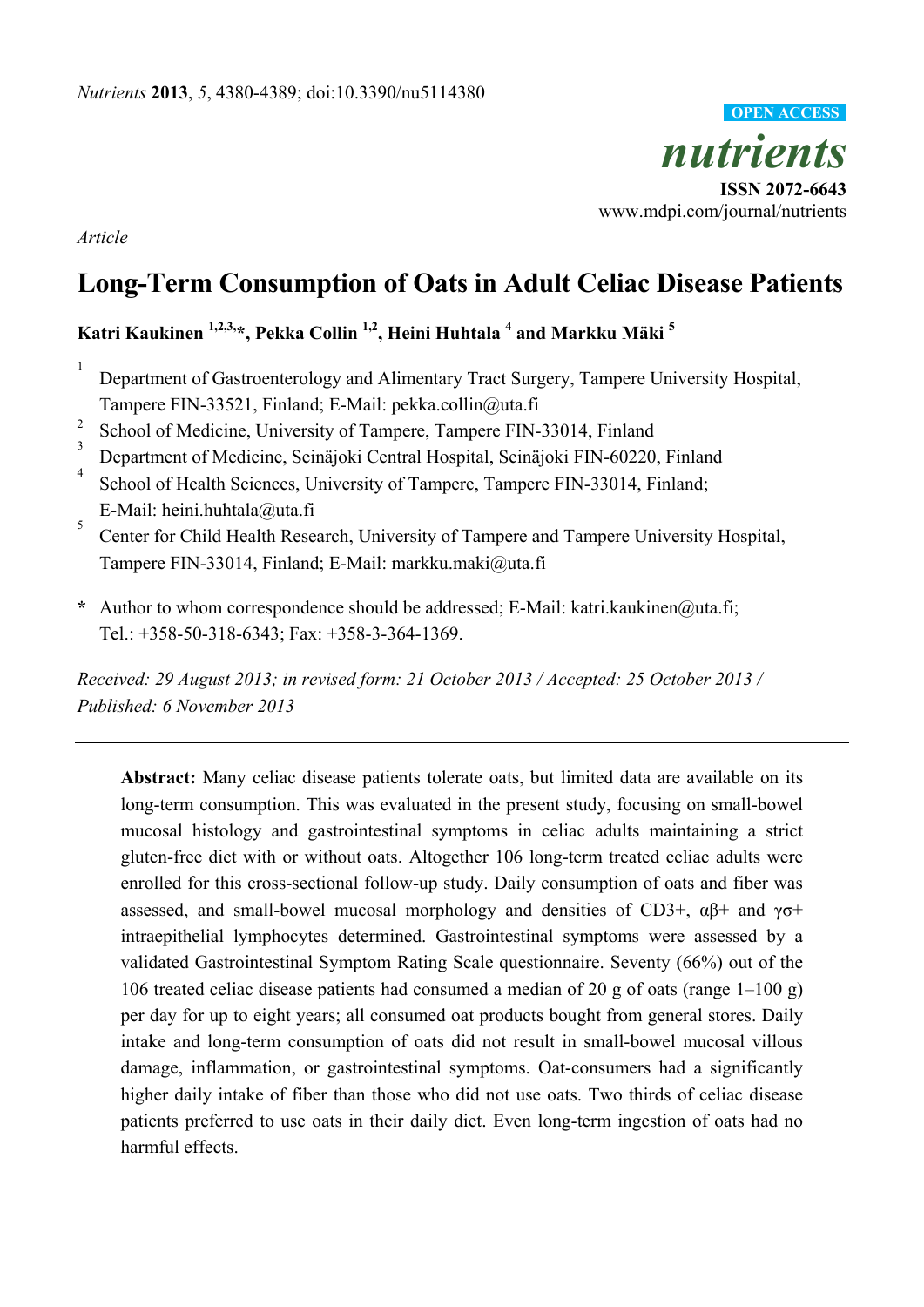**Keywords:** celiac disease; gluten-free diet; morphology; oats; questionnaire; small-bowel

### **1. Introduction**

Currently the only treatment for celiac disease is lifelong adherence to a strict gluten-free diet avoiding wheat-, rye-, and barley-derived prolamins. There is a large body of evidence to support the nutritional value [1–3] and safety of consumption of oats in the vast majority of both children and adults suffering from celiac disease and dermatitis herpetiformis [4–7]. There is, nevertheless, no consensus among scientists and nutrition experts as to whether oats can be unequivocally recommended for celiac patients [8–10]. One obvious concern is the safety of oats in long-term use. Even if products containing pure oats are nowadays on the market, many commercially available oat products are contaminated with wheat and barley during harvesting and milling processes [11,12]. Furthermore, some individuals may be intolerant even to pure oats, and case reports have shown that oat-intolerant celiac patients may have avenin-reactive T-cells in the small-bowel mucosa [13,14]. Oats has some wheat-like sequences in its protein structure, but as these are less frequent in oats than in other prolamins, it might take a considerably longer time to trigger a disease relapse [15]. Furthermore, limited data on the reasons for withdrawals among oat consumers in randomized trials implies some uncertainty [5,16,17]. Long-term follow-up studies on oats in celiac disease have been lacking, as the longest follow-up including small-bowel biopsies has been only five years [5].

Based on a statement from the scientific advisory board of the national Celiac Disease Society, consumption of oats has been allowed for celiac adults in Finland since 1997. The statement was extended in 1998 to apply to patients with dermatitis herpetiformis, and in 2000, also children. In consequence, about 70% of all celiac disease and dermatitis herpetifomis patients in Finland currently consume an oat-containing gluten-free diet [18]. In this cross-sectional study the aim was to assess the effects of long-term oat consumption on small-bowel mucosal villous morphology and inflammation and gastrointestinal symptoms in a series of celiac adults maintaining a strict gluten-free diet with or without oats.

### **2. Methods**

#### *2*.*1*. *Subjects*

Altogether, 110 long-term treated celiac disease adults were invited to participate in a health survey comprising a follow-up small-bowel biopsy and clinical and dietary evaluation at the Department of Gastroenterology and Alimentary Tract Surgery, Tampere University Hospital, Finland. Patients found to be adhering to a strict gluten-free diet were eligible. Oat consumption was not an inclusion criterion. At diagnosis all patients had had biopsy-proven celiac disease, and after one year on a gluten-free diet clinical, serological or histological recovery was evident in all. The patients had been followed up in primary health care and no further routine small-bowel biopsies had been taken during the usual long-term surveillance. The study protocol was approved by the Ethical Committee of Tampere University Hospital. All subjects gave written informed consent.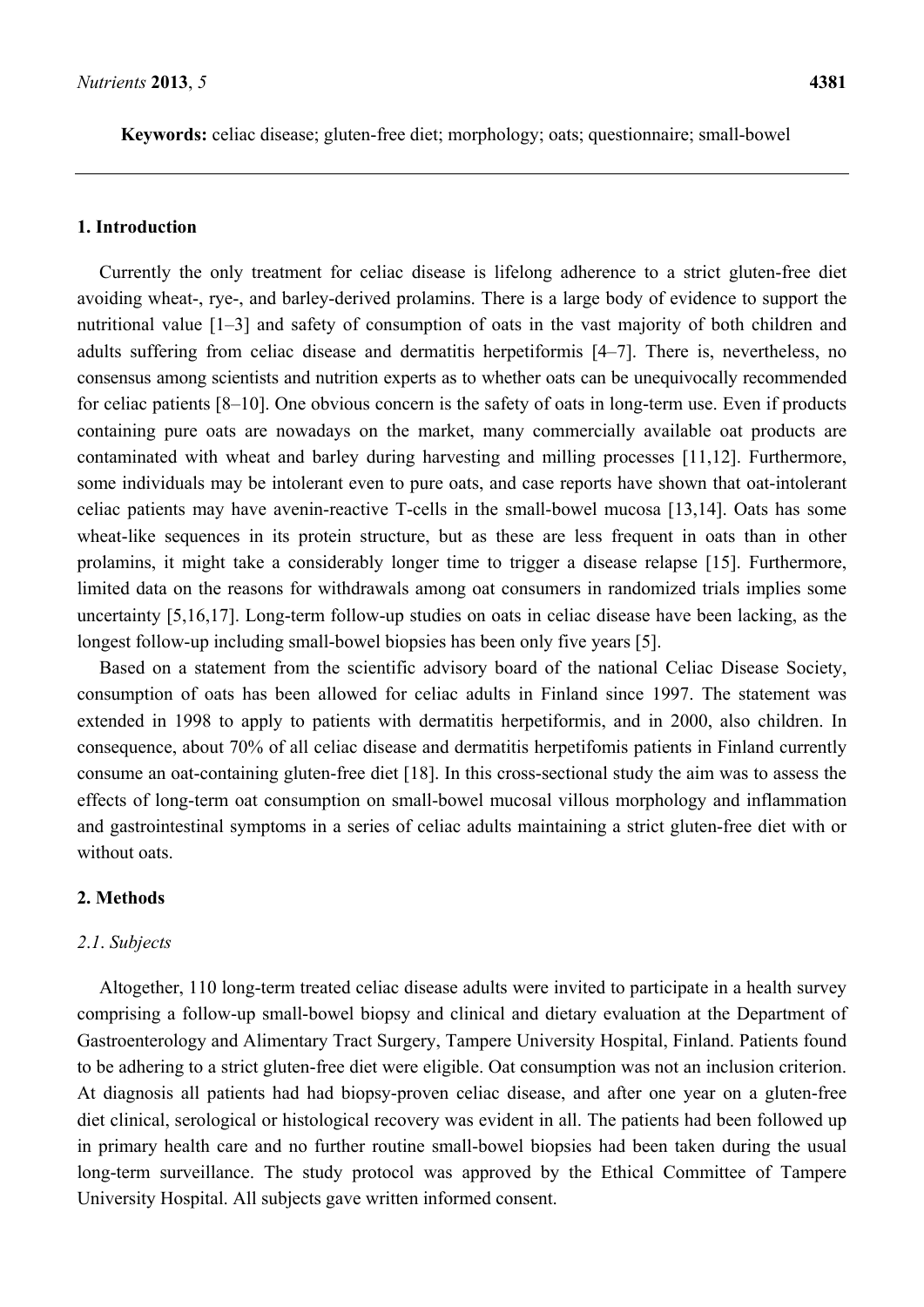### *2*.*2*. *Dietary Assessment*

A detailed dietary analysis and a history of occasional or regular consumption of gluten-containing products, oats, and fiber were assessed by means of an interview by a trained dietician and by a four-day record of food intake [4]. The duration of oat intake was also recorded.

#### *2*.*3*. *Small-Bowel Mucosal Morphology and Inflammation*

Altogether, six small-bowel biopsy specimens were taken from the distal part of the duodenum upon esophago-gastroduodenoscopy; the specimens were evaluated by the same investigator without prior knowledge of history or findings. Three biopsies were formalin-fixed and embedded in paraffin; 5-μm-thick biopsy sections were stained with hematoxylin-eosin and studied under light microscopy. Morphometric analysis by measuring villous height and crypt depth ratio (Vh/CrD) was made in well-oriented biopsy samples as previously described [19], and Vh/CrD > 2 was considered normal. For immunohistochemical stainings, three biopsies were freshly embedded in optimal temperature compound (OCT, Tissue-Tec, Miles Inc., Elkhart, IN, USA), snap-frozen in liquid nitrogen, and stored at −70 °C. In 5-μm-thick frozen sections, CD3+ intraepithelial lymphocytes (IELs) were stained with monoclonal antibody Leu-4 (anti Leu-4 also known as anti CD3, Becton Dickinson, San Jose, CA, USA), αβ+ IELs with monoclonal βF1 antibody (Endogen, Woburn, MA, USA) and γδ+ IELs with TCRγ antibody (Endogen). IELs were counted with a  $100\times$  flat-field light microscope objective in randomly selected areas of surface epithelium and the density of IELs expressed as cells/millimeter of epithelium as previously described [19]. The reference values were set at 37 cells/mm for CD3+, at 25 cells/mm for αβ+, and at 4.3 for γδ+ IELs [19].

## *2*.*4*. *Gastrointestinal Symptoms and Clinical Evaluation*

Gastrointestinal symptoms were evaluated by the Gastrointestinal Symptom Rating Scale (GSRS) questionnaire, which is also well-validated in celiac disease [17,20–22]. The questionnaire comprises, altogether, 15 items in five subdimensions describing: diarrhea (increased passage of stools, loose stools, urgent need for defecation), indigestion syndrome (borborygmus, abdominal distension, eructation, increased flatus), constipation (decreased passage of stools, hard stools, feeling of incomplete evacuation), abdominal pain (abdominal pain, nausea, and vomiting), and gastro-esophageal reflux (heart burn, acid regurgitation). Each item was graded from one to seven, a higher score indicating more gastrointestinal symptoms. In earlier studies, 95% confidence intervals of GSRS total scores have been 1.8–2.2 in non-celiac controls [22]. The body mass index (BMI) was calculated as weight in kilograms divided by the square of height in meters (normal range:  $18.0 - 25.0 \text{ kg/m}^2$ ).

# *2*.*5*. *Serology and Chemical Analysis*

Serum IgA class endomysial antibodies (EmA) were determined using an indirect immunofluorescence method with human umbilical cord as substrate, and a dilution 1:≥5 was considered positive [4]. Serum IgA-class tissue transglutaminase antibodies (tTG-ab) were investigated by enzyme-linked immunosorbent assay (ELISA) (Celikey®, Phadia, GmbH, Freiburg, Germany); the result was classified as positive when ≥5.0 U/L. Blood hemoglobin level was measured using routine laboratory methods.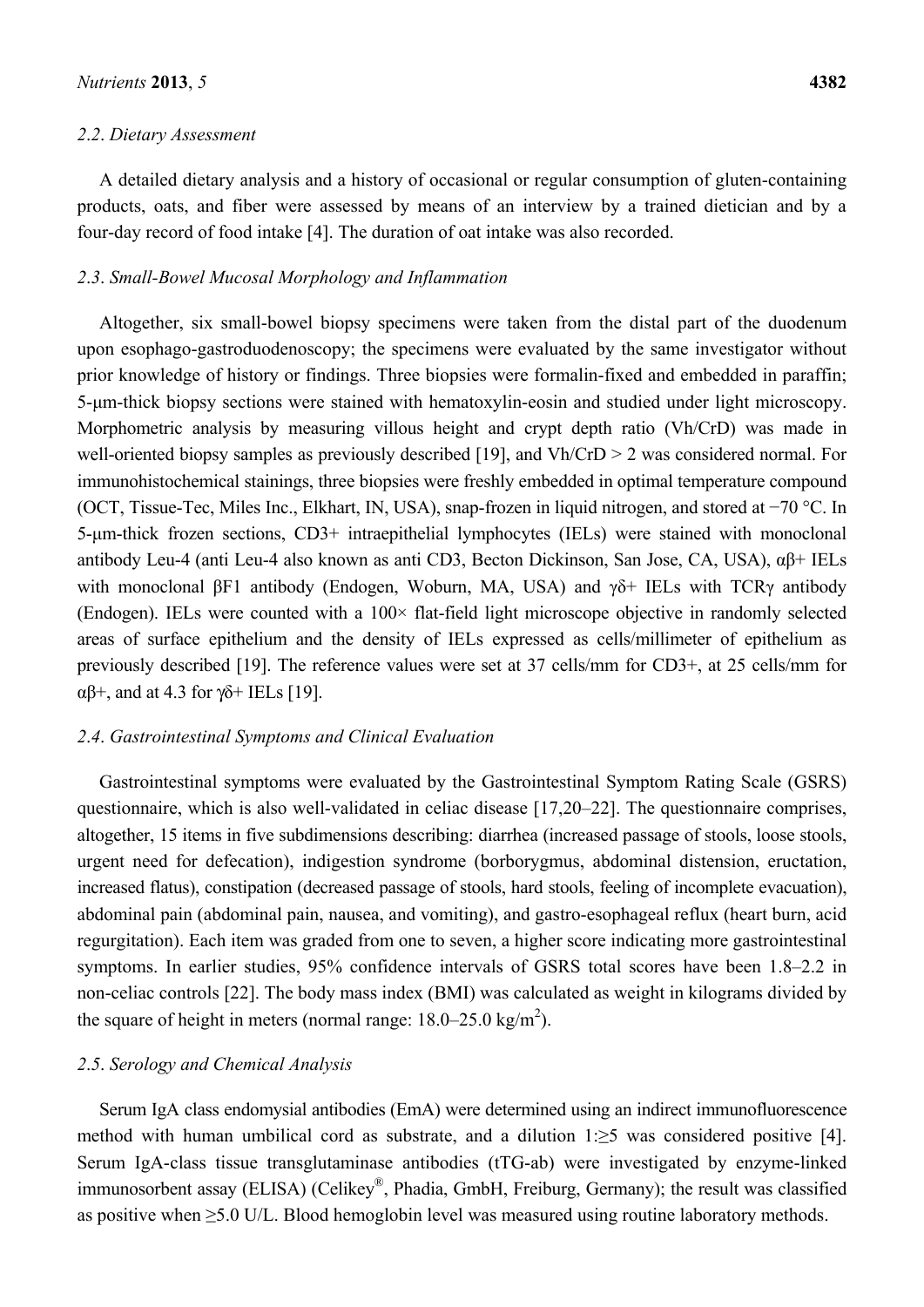# *2*.*6*. *Statistics*

Differences between patients consuming and avoiding oats were compared by Mann-Whitney U test or *t*-test, when appropriate. Data were given mainly as medians and range. Spearman's coefficient was used for correlation studies. A *p*-value of <0.05 was considered statistically significant. All statistical testing was performed using SPSS version 16.0 (SPSS Inc., Chicago, IL, USA).

# **3. Results**

At the beginning of the study, the dietician observed that four celiac disease patients had committed minor dietary transgressions less than once a month, and they were excluded from further studies. The remaining 106 treated celiac disease patients, adhering to a strict gluten-free diet, were deemed eligible. As shown in Table 1, altogether 70 (66%) out of the 106 treated celiac disease patients had preferred to consume oats in their otherwise strict gluten-free diet; 40 of them had taken oats for five years or more (up to eight years). All 70 patients used oat products purchased in local markets. The median daily intake of oats was 20 g, but 10 patients consumed 50–100 g per day. The clinical picture of celiac disease at diagnosis, age at study onset and the duration of the gluten-free diet were no different in patients who decided not to take oats from those favoring an oat-containing gluten-free diet, but oat consumers were more likely to have a family history of celiac disease (Table 1).

| <b>Characteristics</b>                                                      | No Oats $n = 36$ | Oats $n = 70$      |
|-----------------------------------------------------------------------------|------------------|--------------------|
| Female $(\% )$                                                              | 25(69%)          | 46(66%)            |
| Median age at time of study (range), years                                  | $54(36-73)$      | $59(24-81)$        |
| Symptoms and signs leading to the diagnosis of CD, $n$ (%)                  |                  |                    |
| Abdominal symptoms                                                          | 29(81%)          | 61 $(87%)$         |
| Malabsorption, anemia, loss of weight                                       | 17(47%)          | 47(67%)            |
| Dermatitis herpetiformis                                                    | $4(11\%)$        | 9(13%)             |
| Extraintestinal symptoms <sup>a</sup>                                       | 5(14%)           | 11(16%)            |
| Screening of risk groups b                                                  | 2(6%)            | 4(6%)              |
| Family history of CD, $n$ (%)                                               | 10(28%)          | 42 (60%) $\degree$ |
| Median duration of gluten-free diet (range), years                          | $10(1-28)$       | $8(1-41)$          |
| Median duration of oat consumption after the diagnosis of CD (range), years | 0                | $5(0.5-8)$         |
| Median (range) daily intake of oats, g                                      | 0                | $20(1-100)$        |

**Table 1.** Demographic data and dietary history in 106 treated celiac disease (CD) patients.

a Osteoporosis, arthritis, polyneuropathy, ataxia, mild memory disturbances, depression, anxiety, fatigue, fibromyalgia, enamel defects in permanent teeth, elevated liver enzymes;  $\frac{b}{c}$  Family history of CD, population screening;  $\frac{c}{p} = 0.002$ when compared to patients taking no oats; differences in sex, age, the difference between symptoms and duration of gluten-free diet was not statistically significant.

Altogether, 30 out of 36 subjects avoiding oats were diagnosed to have celiac disease before oat-containing gluten-free-products were permissible for adults with celiac disease; thus, after the diagnosis they all had been on a standard gluten-free diet without oats. Afterwards, one patients tried oats but he stopped using oats due to abdominal symptoms; the rest 29 did not want to start to consume oats again (partly do the fear of adverse effects). From the remaining six patients there were no data why they avoided oats.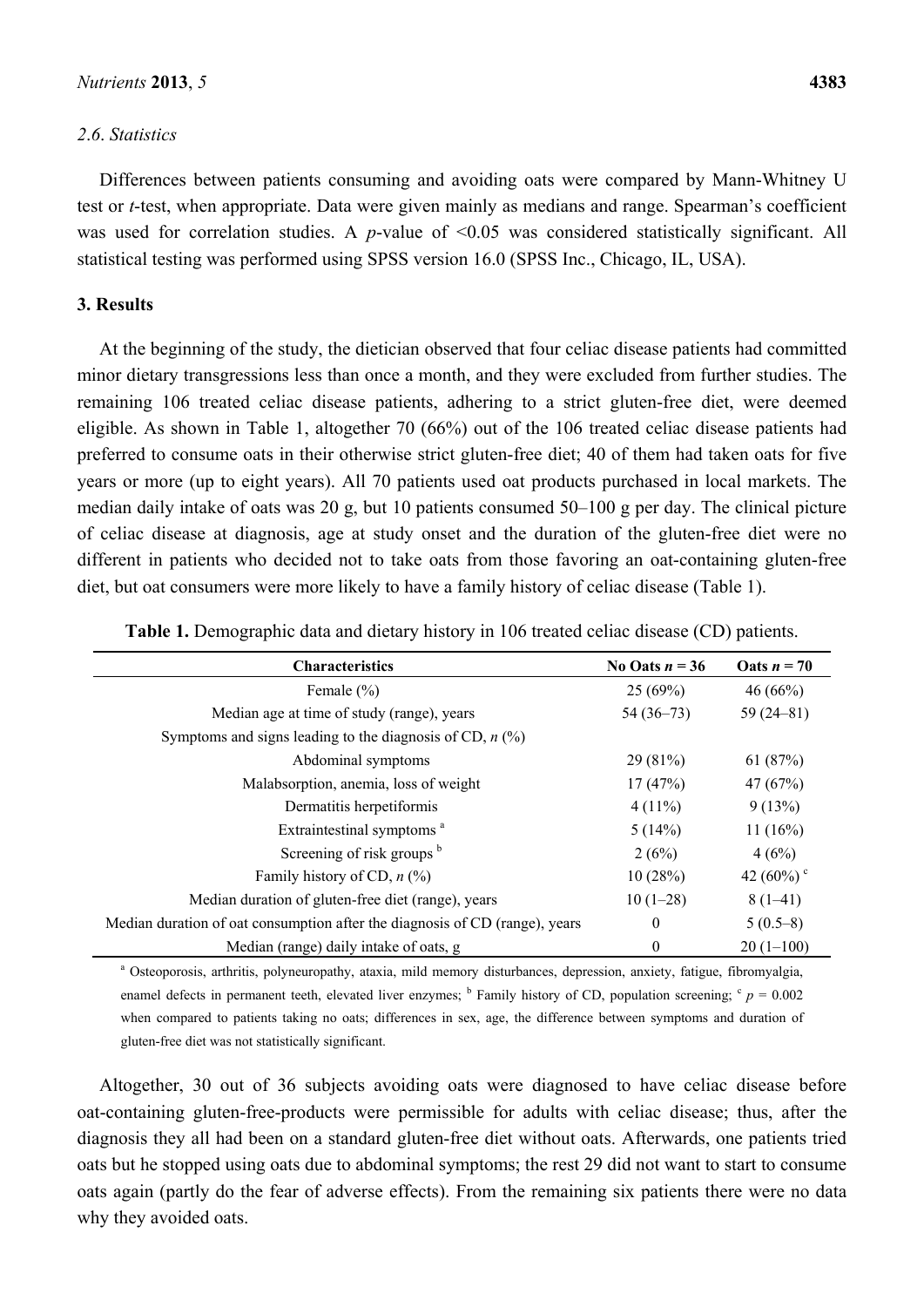Small-bowel mucosal villous morphology was normal in 103 (97%) out of the 106 long-term treated celiac disease patients; two patients using, and one not using oats had abnormal villous structure. A high daily oat intake and a long duration of oat intake correlated with a better small-bowel mucosal Vh/CrD ratio (Figure 1A,B). The densities of mucosal αβ+ IELs were not different between patients who did or did not consume oats (Figure 1C,D). Similarly, small-bowel mucosal CD3+ and γσ+ IEL counts did not correlate with the daily oat intake  $(r = 0.134, p = 0.170$  and  $r = 0.167, p = 0.088$ , respectively) or the duration of oat consumption ( $r = 0.029$ ,  $p = 0.773$  and  $r = 0.043$ ,  $p = 0.771$ , respectively).

**Figure 1.** Small-bowel mucosal villous height crypt depth ratios in 106 treated celiac disease patients correlated with the daily oat intake (A)  $r = 0.251$ ,  $p = 0.009$  and the duration of oat consumption (**B**)  $r = 0.252$ ,  $p = 0.012$ . Correlations between densities of αβ+ intraepithelial lymphocytes and daily oat intake (**C**), and between the cells and the duration of oat consumption (**D**) were not statistically significant ( $r = 0.152$ ,  $p = 0.119$  and  $r = 0.132$ ,  $p = 0.190$ , respectively). GFD = gluten-free diet. Black diamond = no oats. Open  $diamond = oat$  user.



Based on GSRS total score, oat-consumers did not suffer more gastrointestinal symptoms than non-oat consumers (Figure 2A). In GSRS subdimensions, a higher oat intake and a long duration of oat intake correlated significantly with fewer complaints of indigestion (Figure 2B); there were no significant differences in other subdimensions (data not shown). Daily fiber intake was significantly higher in celiac disease patients who consumed oats than in those who did not ( $p = 0.013$ ; median 18.1 g, range 7.6–50.9 g *vs.* median 15.8 g, range 6.0–23.3 g). None of the 13 patients with dermatitis herpetiformis suffered from cutaneous rash involvement; nine of the 13 were taking oats. BMI was no different between those treated celiac disease patients who did or did not consume oats (median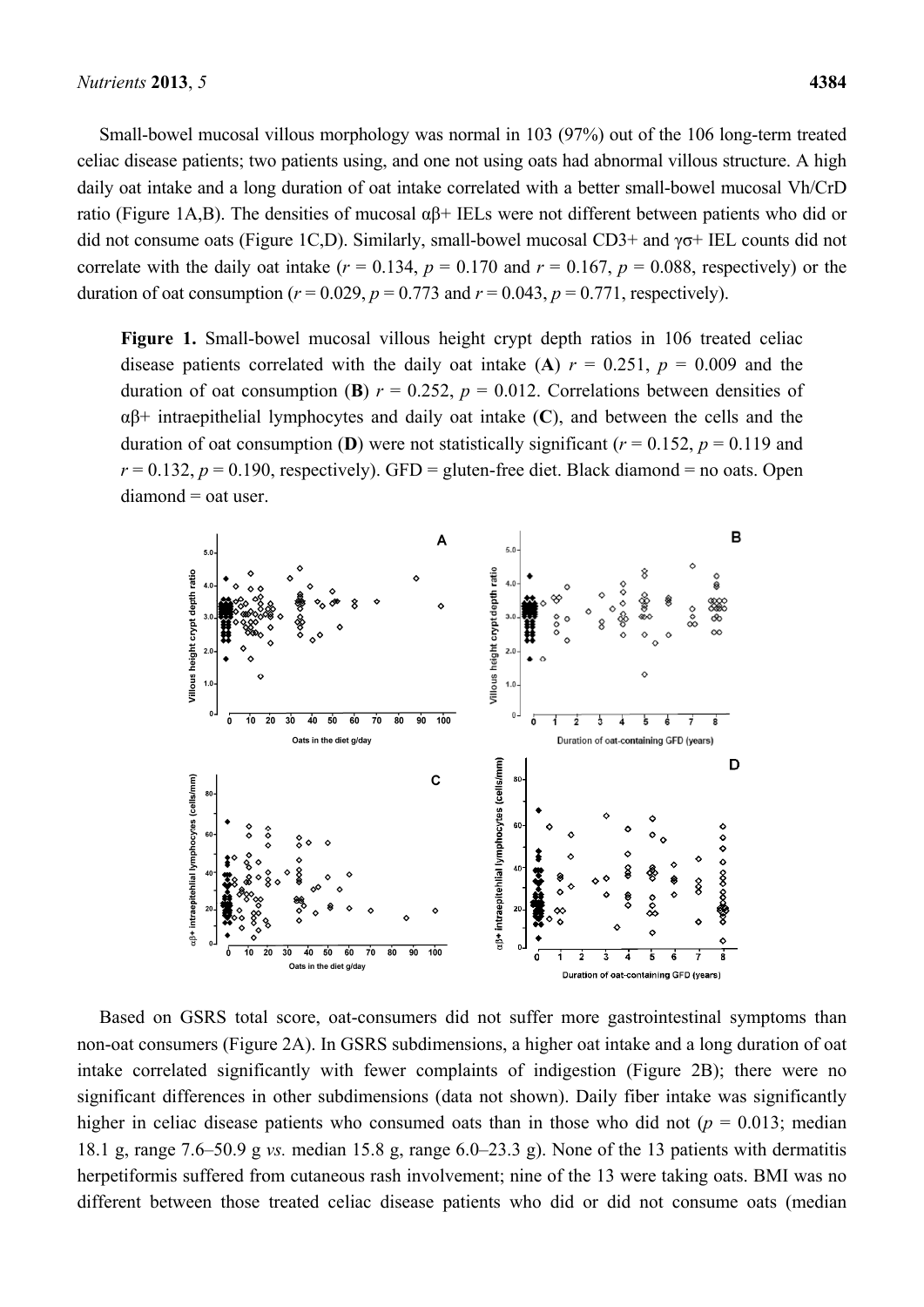25.5 kg/m<sup>2</sup>, range 19.2–33.0 kg/m<sup>2</sup> vs. 26.6 kg/m<sup>2</sup>, range 19.0–34.6 kg/m<sup>2</sup>  $p = 0.671$ ). All treated celiac patients were negative for serum EmA- and tTG-abs (median 0.5 U/L, range 0–2.9 U/L). Blood hemoglobin levels did not correlate with the consumption of oats (data not shown).

**Figure 2.** Gastrointestinal symptom rating scale (GSRS) total score correlated negatively with daily oat intake in 106 treated celiac disease patients (A)  $r = -0.220$ ,  $p = 0.025$ , but not with the duration of oat consumption ( $r = -0.166$ ,  $p = 0.101$  [data not shown]). A high daily oat intake and a long duration of oat intake correlated with less indigestion (**B**)  $r = -0.313$ ,  $p = 0.003$  and  $r = -0.232$ ,  $p = 0.037$  [data not shown], respectively. Black diamond = no oats. Open diamond = oat user.



#### **4. Discussion**

In this large cross-sectional study we showed that in celiac disease long-term consumption of oats for up to eight years had no detrimental effect on symptoms, small-bowel mucosal villous morphology and inflammation, or on humoral response against tissue transgluatminase. In contrast, the mucosal morphology was even significantly better in subjects who had consumed oats in larger amounts or over a longer time-period than in those who did not take oats (Figure 1A,B). Our data confirm the results of an earlier five-year follow-up study in 23 celiac disease adults showing that the long-term ingestion of oats is safe [5].

Some studies have indicated that there is a subgroup of celiac patients who experience gastrointestinal symptoms more frequently on an oat-containing gluten-free diet than on a gluten-free diet without oats [4,14,16,17]. Flatulence and abdominal distension often occur soon after commencing an oat-containing diet, but in most cases the symptoms disappear gradually as consumption of oats continues [1]. This has been explained by an increased intake of fiber in oat products. Indeed, many non-celiac individuals develop similar symptoms when they suddenly start to consume oats [23]. In the current study celiac disease patients consuming oats, even up to 100 g per day, experienced no more gastrointestinal symptoms than those taking less or avoiding oats. Interestingly, patients who ingested high amounts of oats and for longer periods experienced less indigestion (Figure 2). In our series there were no oat-intolerant celiac disease patients who had previously consumed oats but discontinued due to symptoms. According to the literature, such patients may exist, but usually the occurrence of symptoms has not been associated with small-intestinal mucosal damage or inflammation [4,17]. Earlier, a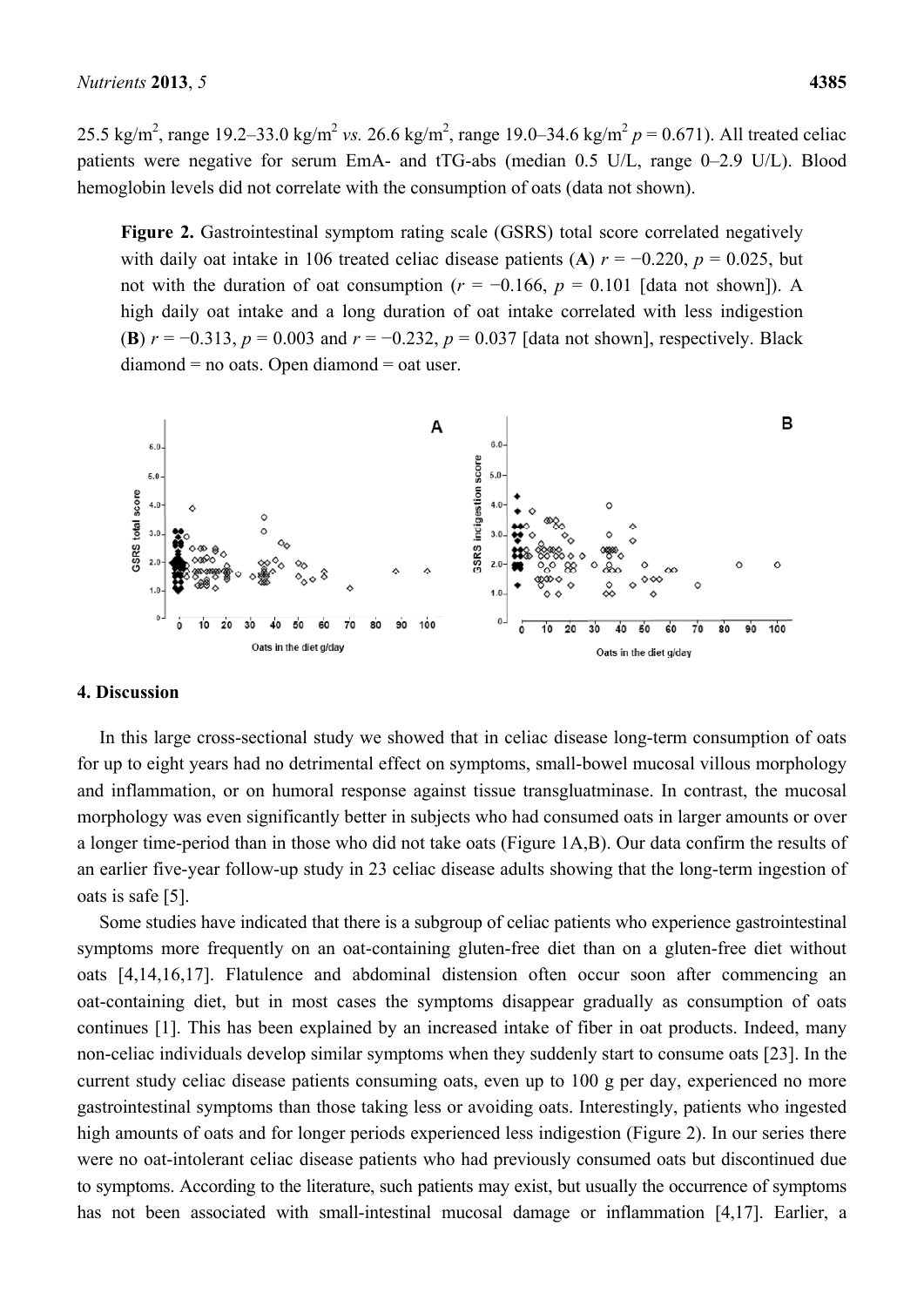Norwegian research group demonstrated that some oat-intolerant celiac disease patients have oat avenin-reactive T-cells in the small-intestinal mucosa [13,14]. Altogether, it would appear that even if most celiac patients tolerate oats, there might be some who have to avoid it in order to maintain remission. Interestingly, it has recently been shown that oat immunogenicity may vary between different oat cultivars [24]. In the current study it was impossible to trace which cultivars were used, as the patients were able to use a wide range of commercial oat products from the market. This notwithstanding, the patients remained in clinical and histological remission.

In the current study all celiac disease patients on an oat-containing gluten-free diet consumed ordinary oat products bought from general stores and meant for normal consumption. It has recently been shown that most commercially available oat products in both Europe and the United States are contaminated with wheat or barley, gluten levels ranging even from 200 to 8000 mg/kg (=ppm) when measured by the R5 antibody-based ELISA method [11,12]. The inevitable question is how to achieve a good clinical and histological response when consuming potentially gluten-contaminated oats. Firstly, in the long run, patients choose to consume relatively small doses of oats daily. If the product in question were contaminated even with 1000 ppm gluten, a daily consumption of 20 g oats would have resulted in no more than 20 mg gluten intake per day, an amount evidently tolerated by most celiac patients [25,26]. Secondly, according to earlier studies many oat products have been contaminated with barley [11]. There are only a few clinical studies on the toxicity of barley in celiac disease. Thirdly, the R5-ELISA method may overestimate barley contamination in oats, implying that in fact the oat products in question may have much lower contamination levels than reported [27]. It must also be considered that naturally gluten-free products, such as rice, corn, buckwheat, and soy may also be similarly contaminated with gluten [26,28]. Furthermore, there are studies showing that only 20%–73% of long-term treated patients adhering to a strict naturally gluten-free diet without oats evinced normal small-bowel mucosal villous architecture [29,30]. This implies that inadvertent gluten ingestion is not restricted to oats, but is also possible when consuming only products gluten-free by nature. Furthermore, it must be noted that a large number of long-term treated celiac disease patients had high numbers of αβ+ IELs, irrespective of oats ingestion. Persistent small-bowel mucosal intraepithelial lymphocytosis proved here again to be a common finding in well-treated celiac disease patients [29,31]. Interestingly, our recent study suggested that oats might contribute to the duodenal lymphocytosis [31]. Nevertheless, when in that study, a lower cut of value 25 IELs per 100 enterocytes was used for defining intraepithelial lymphocytosis, no association between oat consumption and lymphocytosis was found [31]. Altogether, compared to the findings in the earlier studies the patients in the present study had shown an excellent response to a strict gluten-free diet, even though they had consumed commercial oats for years. As pure oat products are nowadays available, consumption of ordinary, non-dedicated oat products (having potential risk of being contaminated by gluten) is discouraged, especially if a celiac disease patient decides to consume high amounts of oats daily.

### **5. Conclusions**

To conclude, long-term consumption of oats proved to be safe for celiac disease patients. Oats diversifies a gluten-free diet, and enhances its nutritional quality by increasing the intake of dietary fiber. When allowed, most celiac disease patients in this country prefer to consume some oats. Pure oat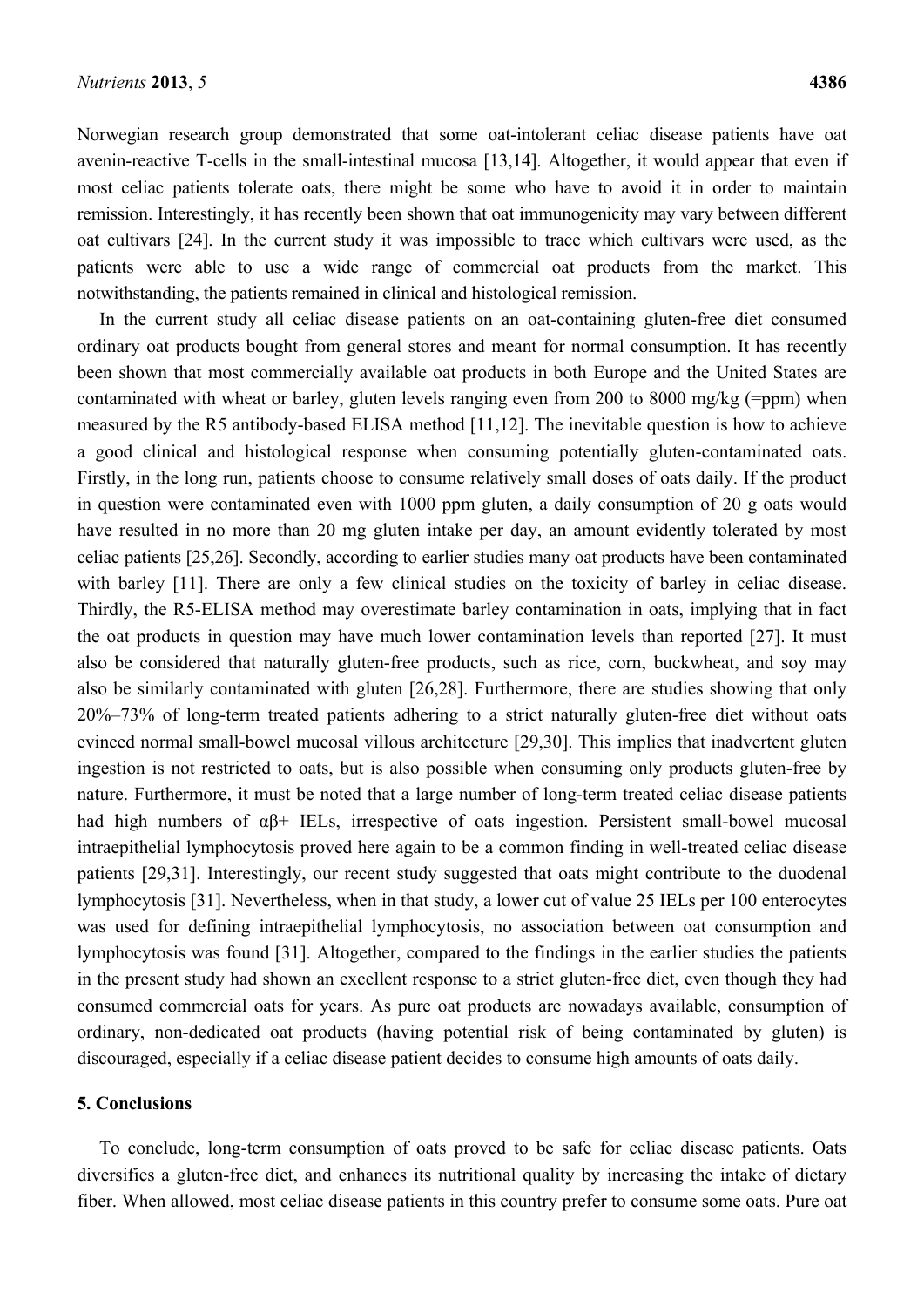products with strictly controlled production systems are nowadays available endorsing their use more widely. Long-term regular follow-up of celiac disease patients is recommended; those using oats may safely be followed up similarly to non-users.

# **Acknowledgements**

This work was supported by grants to the Celiac Disease Study Group from the Competitive State Research Financing of the Expert Responsibility Area of Tampere University Hospital, the Academy of Finland, the Sigrid Juselius Foundation, Elna Kaarina Savloainen's fund allocated for the development of cancer treatment.

# **Conflicts of Interest**

The authors have none to declare. All authors have made substantial contributions to all of the following: (1) the conception and design of the study, or acquisition of data, or analysis and interpretation of data; (2) drafting the article or revising it critically for important intellectual content; (3) final approval of the version submitted.

# **References**

- 1. Storsrud, S.; Hulthen, L.R.; Lenner, R.A. Beneficial effects of oats in the gluten-free diet in adults with special reference to nutrient status, symptoms and subjective experiences. *Br*. *J*. *Nutr*. **2003**, *90*, 101–107.
- 2. Kemppainen, T.A.; Heikkinen, M.T.; Ristikankare, M.K.; Kosma, V.M.; Julkunen, R.J. Nutrient intakes during diets including unkilned and large amounts of oats in celiac disease. *Eur*. *J*. *Clin*. *Nutr*. **2010**, *64*, 62–67.
- 3. Lovik, A.; Gjoen, A.U.; Morkrid, L.; Guttormsen, V.; Ueland, T.; Lundin, K.E.A. Oats in a strictly gluten-free diet is associated with decreased gluten intake and increased serum bilirubin. *e-SPEN* **2009**, *4*, e315–e320.
- 4. Holm, K.; Mäki, M.; Vuolteenaho, N.; Mustalahti, K.; Ashorn, M.; Ruuska, T.; Kaukinen, K. Oats in the treatment of chilhood coeliac disease: A two-year controlled and a long-term clinical follow-up study. *Aliment*. *Pharmacol*. *Ther*. **2006**, *23*, 1463–1472.
- 5. Janatuinen, E.K.; Kemppainen, T.A.; Julkunen, R.J.K.; Kosma, V.-M.; Mäki, M.; Heikkinen, M.; Uusitupa, M.I.J. No harm from five year ingestion of oats in coeliac disease. *Gut* **2002**, *50*, 332–335.
- 6. Pulido, O.M.; Gillespie, Z.; Zarkadas, M.; Dubois, S.; Vavasour, E.; Rashid, M.; Switzer, C.; Godefroy, S.B. Introduction of oats in the diet of individuals with celiac disease: A systematic review. *Adv*. *Food*. *Nutr*. *Res*. **2009**, *57*, 235–285.
- 7. Sey, M.S.; Parfitt, J.; Gregor, J. Prospective study of clinical and histological safety of pure and uncontaminated Canadian oats in the management of celiac disease. *JPEN* **2011**, *35*, 459–464.
- 8. Butzner, J.D. Pure oats and the gluten-free diet: Are they safe? *JPEN* **2011**, *35*, 447–448.
- 9. Fric, P.; Gabrovska, D.; Nevoral, J. Celiac disease, gluten-free diet, and oats. *Nutr*. *Rev*. **2011**, *69*, 107–115.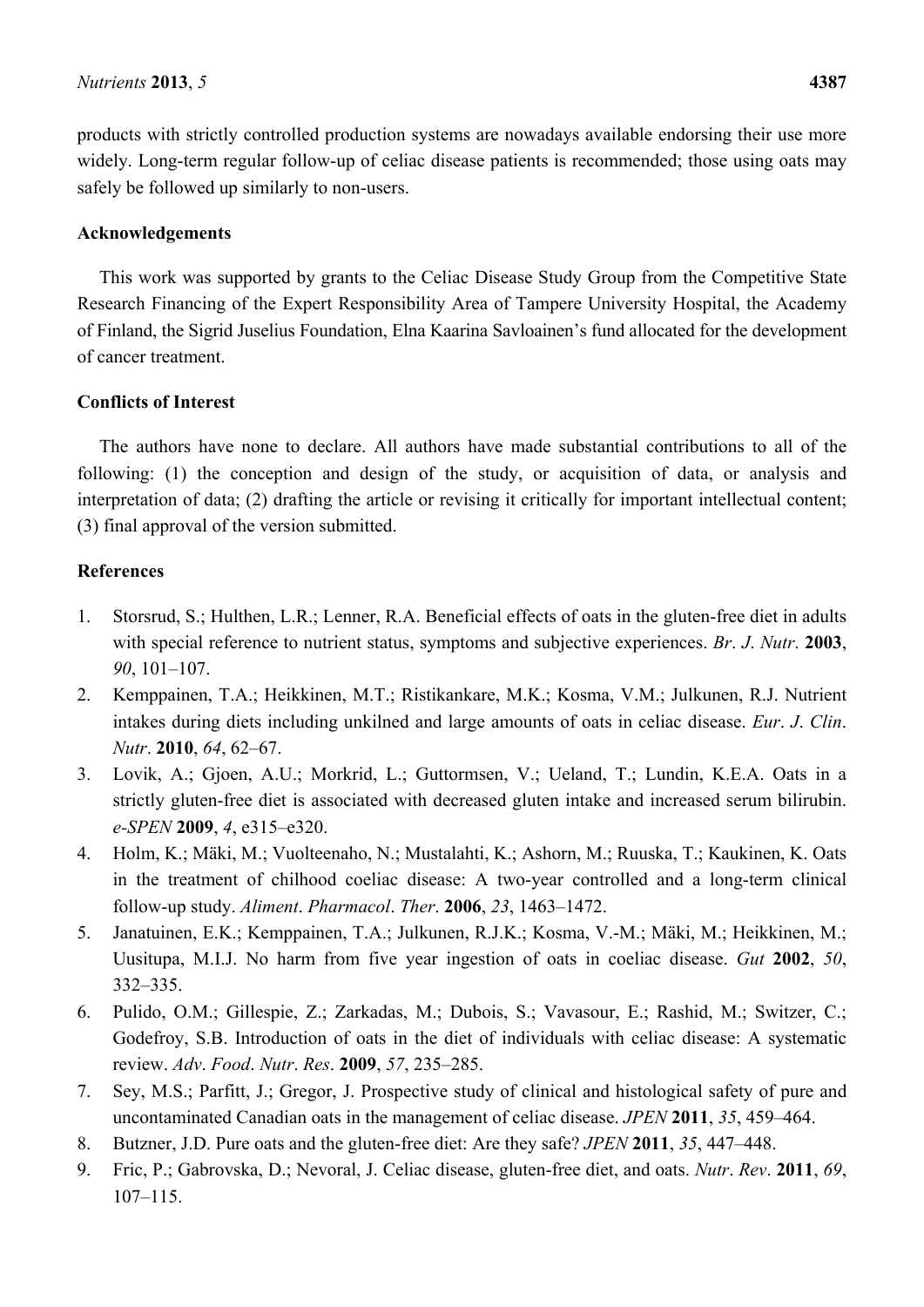- 10. Parakkal, D.V.; Du, H.; Semer, R.; Ehrenpreis, E.D.; Guandalini, S. Do gastroenterologists adhere to diagnostic and treatment guidelines for celiac disease? *J*. *Clin*. *Gastroenterol*. **2012**, *46*, e12–e20.
- 11. Hernando, A.; Mujico, J.R.; Juanas, D.; Mendez, E. Confirmation of the cereal type in oat products highly contaminated with gluten. *J*. *Am*. *Diet*. *Assoc*. **2006**, *106*, 665–666.
- 12. Koerner, T.B.; Cléroux, C.; Poirier, C.; Cantin, I.; Alimkulov, A.; Elamparo, H. Gluten contamination in the Canadian commercial oat supply. *Food Addit*. *Contam*. **2011**, *28*, 705–710.
- 13. Arentz-Hansen, H.; Fleckenstein, B.; Molberg, O.; Scott, H.; Koning, F.; Jung, G.; Roepstorff, P.; Lundin, K.E.; Sollid, L.M. The molecular basis for oat intolerance in patients with celiac disease. *PLoS Med*. **2004**, *1*, e1.
- 14. Lundin, K.E.A.; Nilsen, E.M.; Scott, H.G.; Loberg, E.M.; Gjoen, A.; Bratlie, J.; Skar, V.; Mendez, E.; Lovik, A.; Kett, K. Oats induced villous atrophy in coeliac disease. *Gut* **2003**, *52*, 1649–1652.
- 15. Vader, L.W.; Stepniak, D.T.; Bunnik, E.M.; Kooy, Y.M.C.; de Haan, W.; Drijfhout, J.W.; van Veelen, P.A.; Koning, F. Characterization of cereal toxicity for celiac disease patients based on protein homology in grains. *Gastroenterology* **2003**, *125*, 1105–1113.
- 16. Hogberg, L.; Laurin, P.; Falth-Magnusson, K.; Grant, C.; Grodzinsky, E.; Jansson, G.; Ascher, H.; Browaldh, L.; Hammersjo, J.A.; Lindberg, E.; *et al*. Oats to children with newly diagnosed coeliac disease: A randomised double blind study. *Gut* **2004**, *53*, 649–654.
- 17. Peräaho, M.; Kaukinen, K.; Mustalahti, K.; Vuolteenaho, N.; Mäki, M.; Laippala, P.; Collin, P. Effect of an oats-containing gluten-free diet on symptoms and quality of life in coeliac disease. A randomized study. *Scand*. *J*. *Gastroenterol*. **2004**, *39*, 27–31.
- 18. Peräaho, M.; Collin, P.; Kaukinen, K.; Kekkonen, L.; Miettinen, S.; Mäki, M. Oats can diversify a gluten-free diet in celiac disease and dermatitis herpetiformis. *J*. *Am*. *Diet*. *Assoc*. **2004**, *104*, 1148–1150.
- 19. Järvinen, T.T.; Kaukinen, K.; Laurila, K.; Kyrönpalo, S.; Rasmussen, M.; Mäki, M.; Korhonen, H.; Reunala, T.; Collin, P. Intraepithelial lymphocytes in celiac disease. *Am*. *J*. *Gastroenterol*. **2003**, *98*, 1332–1337.
- 20. Dimenäs, E.; Carlsson, H.; Glise, H.; Israelsson, B.; Wiklund, I. Relevance of norm values as part of the documentation of quality of life instruments for use in upper gastrointestinal disease. *Scand*. *J*. *Gastroenterol*. **1996**, *31*, 8–13.
- 21. Midhagen, G.; Hallert, C. High rate of gastrointestinal symptoms in celiac patients living on a gluten-free diet: Controlled study. *Am*. *J*. *Gastroenterol*. **2003**, *98*, 2023–2026.
- 22. Mustalahti, K.; Lohiniemi, S.; Collin, P.; Vuolteenaho, N.; Laippala, P.; Mäki, M. Gluten-free diet and quality of life in patients with screen-detected celiac disease. *Eff*. *Clin*. *Pract*. **2002**, *5*, 105–113.
- 23. Mälkki, Y. Trends in dietary fibre research and development. *Acta Aliment*. **2004**, *33*, 39–62.
- 24. Comino, I.; Real, A.; de Lorenzo, L.; Cornell, H.; López-Casado, M.Á.; Barro, F.; Lorite, P.; Torres, M.I.; Cebolla, A.; Sousa, C. Diversity in oat potential immunogenicity: Basis for the selection of oat varieties with no toxicity in coeliac disease. *Gut* **2011**, *60*, 915–922.
- 25. Catassi, C.; Fabiani, E.; Iacono, G.; D'Agate, C.; Francavilla, R.; Biagi, F.; Volta, U.; Accomando, S.; Picarelli, A.; de Vitis, I.; *et al*. A prospective, double-blind, placebo-controlled trial to establish a safe gluten threshold for patients with celiac disease. *Am*. *J*. *Clin*. *Nutr*. **2007**, *85*, 160–166.